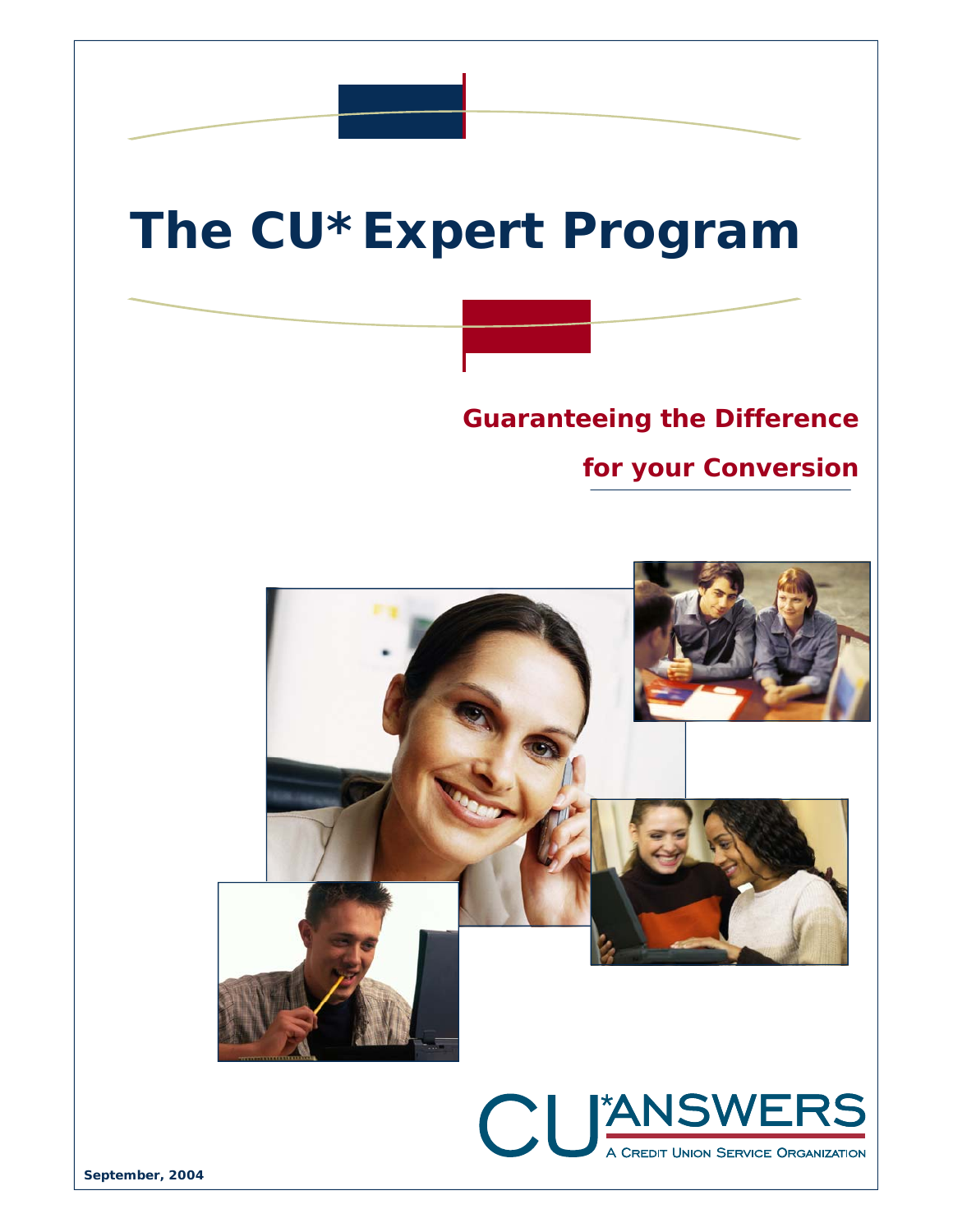#### PAGE 2 THE CU\*EXPERT PROGRAM

# **Table of Contents**  The CU\*Expert Program Page 3 Expectations and Results Page 4 Timeline **Page 6** The Process **Page 8**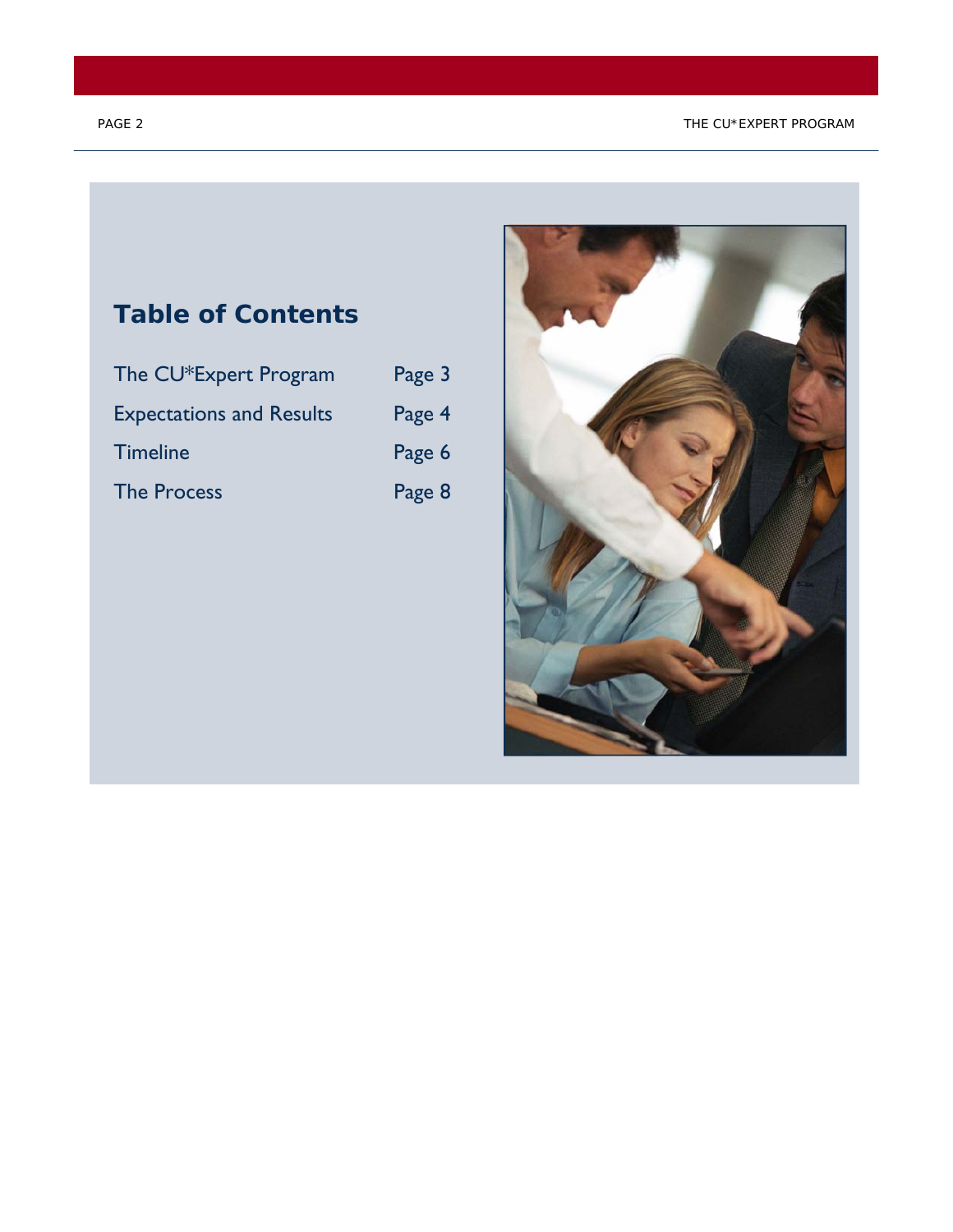### **The CU\*Expert Program**

### **Introduction**

A program designed with the credit union in mind! Every credit union has at least one expert on staff, a "go to" person. It can sometimes be difficult for those individuals, and their staff members to migrate to a new software package, where they need to re-learn what has become second nature. With the CU\*Expert Program, CU\*Answers can help to develop that individual. This program will take training to the next level! As you read through this development plan, you will see the 9-step detailed process, along with the expected outcome. After completing this comprehensive program, the CU\*Expert will need to be committed to continued education on the CU\*BASE product to keep up to date on software enhancements and development.

### **How do we choose a CU\*Expert**



To begin, we recommend the Credit Union have one CU\*Expert per branch. For clarity, this document will assume a single CU\*Expert. In most cases a credit union will designate more than one person for this role. Keep in mind, this individual will be the "go-to' person for the staff. He/she may be a Head Teller, a Branch Manager, or some other employee well-versed in day-to-day operations. The CU\*Expert should be in a leadership role.

### **Your Credit Union's Expert will:**

- *Have the expertise to manage an office during your conversion*
- *Gain the knowledge and ability to communicate their expertise*
- *Be trained to be the "go to" person for CU\*BASE*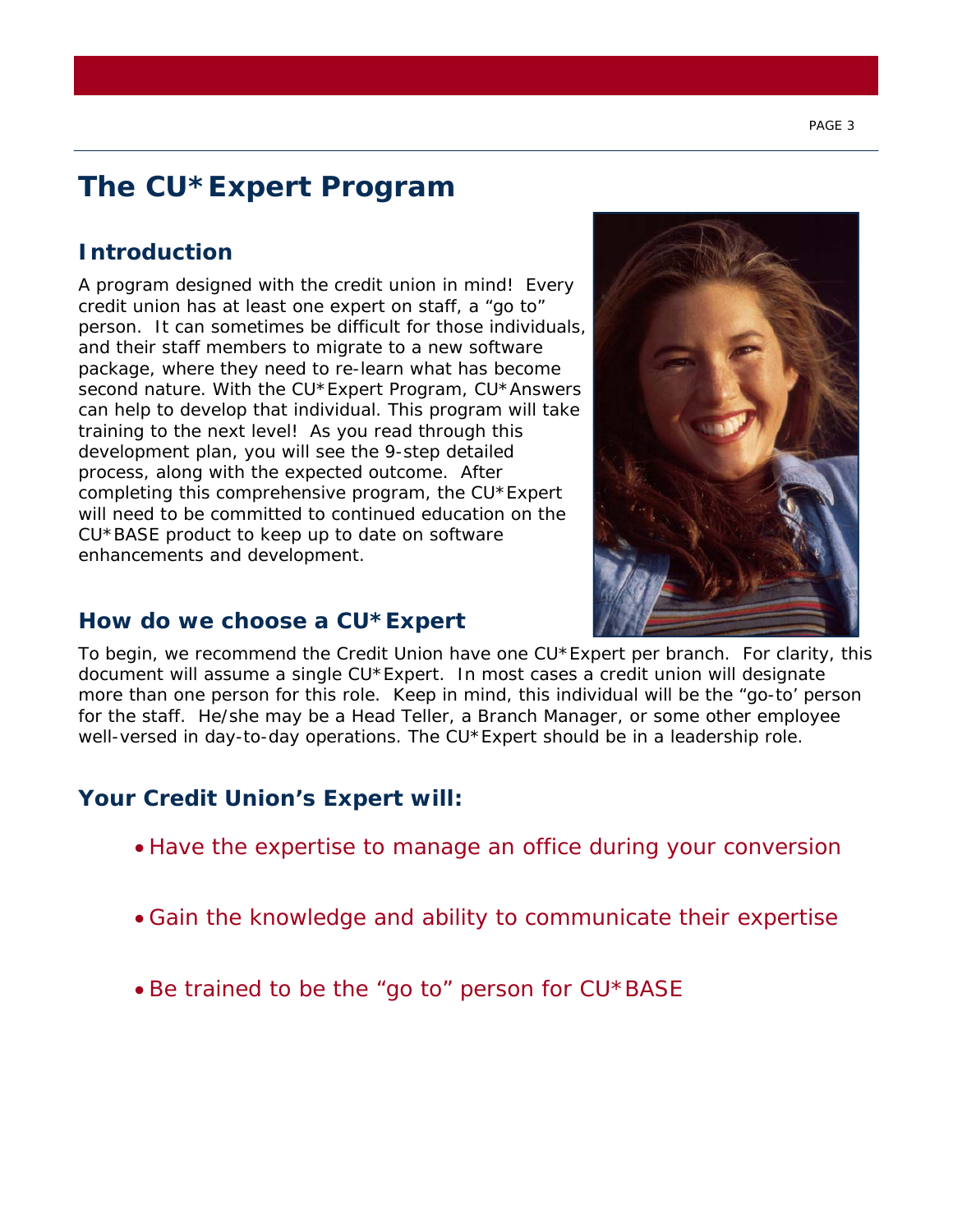PAGE 4 THE CU\*EXPERT PROGRAM

## **Expectations and Results**

*At the completion of this program, the CU\*Expert will have the expertise to manage an office during a conversion without the physical assistance of a CU\*Answers staff member, and have the knowledge/ability to communicate that expertise. For this program, we have compiled a list of the 50+ most utilized transactions/processes.* 



### **Teller**

- Activating a teller drawer
- Posting transactions
- Closing a teller drawer
- Balancing Cash and Checks
- Shared Branching Transactions
- Rate Inquiry (Share, CD, Loan)
- Using the Teller Processing screens to obtain member information



### **Head Teller**

- Trouble shooting and making same day teller corrections
- Understanding Teller Cash Dispensers (TCD's) (when applicable)
- Post Teller/Vault/Bank cash sales
- Balance Branch Cash (complete cash inventory)
- Balance Branch Checks
- Using the Cash Analysis Reports for Branch Cash **Tracking**
- Using the teller audit function to search for errors



### **Lending**

- Creating a loan request
- Printing loan forms
- Disbursing a loan
- Performing maintenance on a loan
- Pulling an online credit report
- Loan payment amortization inquiry
- Working with member household information via application entry
- View/Work loans in the underwriting queue (including home banking applications)
- Retrieving member loan application requests placed via CU\*TALK
- Work with member electronic loan file
- Denying loan requests/printing denial notice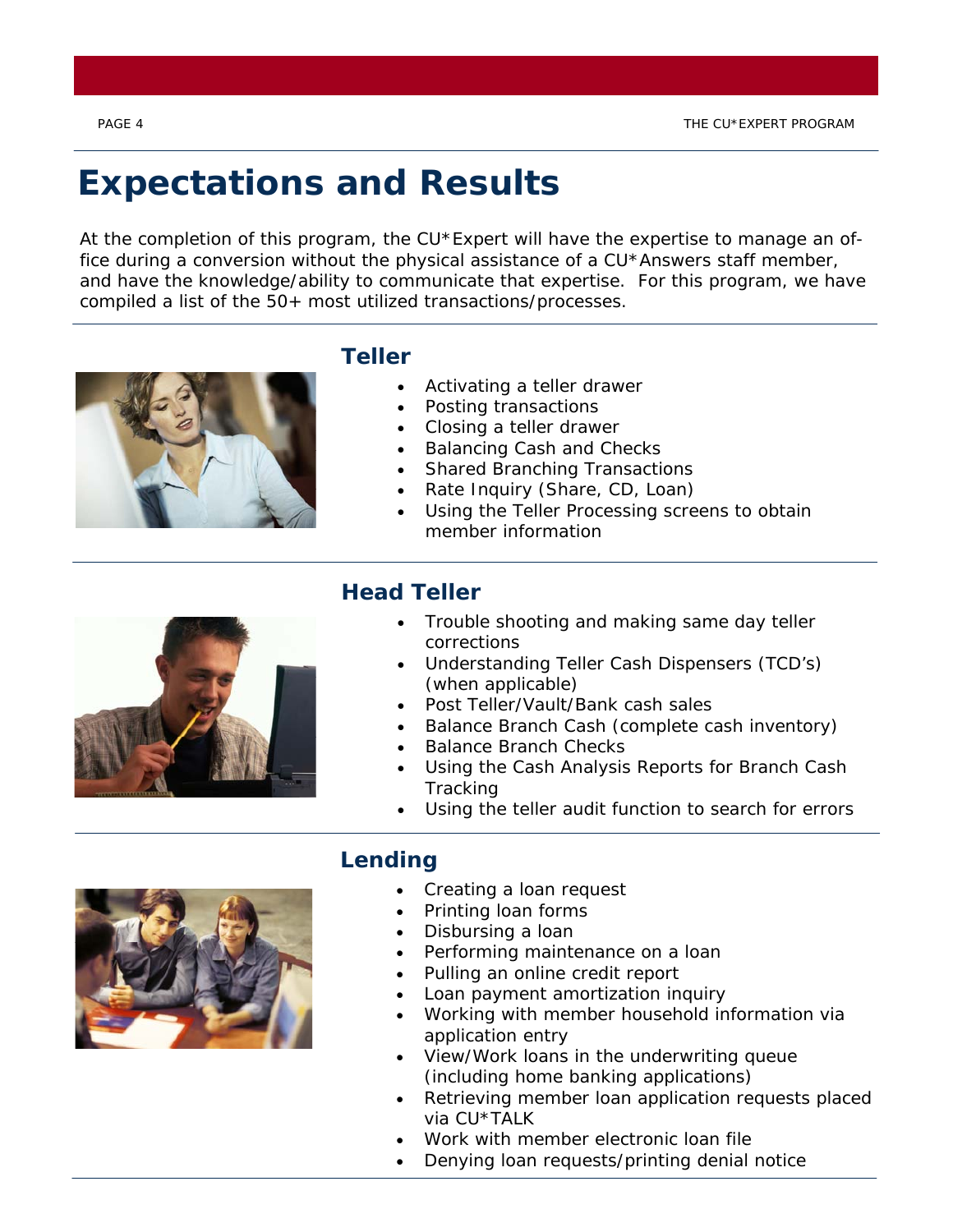

### **Member Services**

- Understanding all features of Phone Operator
- Understanding all the features of Account Inquiry
- Performing maintenance on a deposit account
- Performing maintenance on a membership
- Changing an address
- Printing an envelope
- Printing account forms
- Opening a membership- including enrolling into a Household
- Closing a membership including deleting from a Household
- Understanding the non-member database
- Opening a sub share
- Opening a certificate
- Closing a sub share
- Redeeming a certificate
- Creating a Household
- Updating a Household
- Work PC Home Banking request for contacts, changes, new accounts, etc.
- Rate Inquiry
- Maintaining Account comments
- Account Adjustments
- Member Service Denial Notices



#### **Miscellaneous**

- Directing a terminal to route to a different printer
- Printing daily reports
- Viewing /searching reports from CU\*SPY
- Understanding "Favorites"
- Changing an employee password
- Changing a terminal password
- Resetting an employee password
- Resetting a terminal passwords (if they will have authority)
- Using online help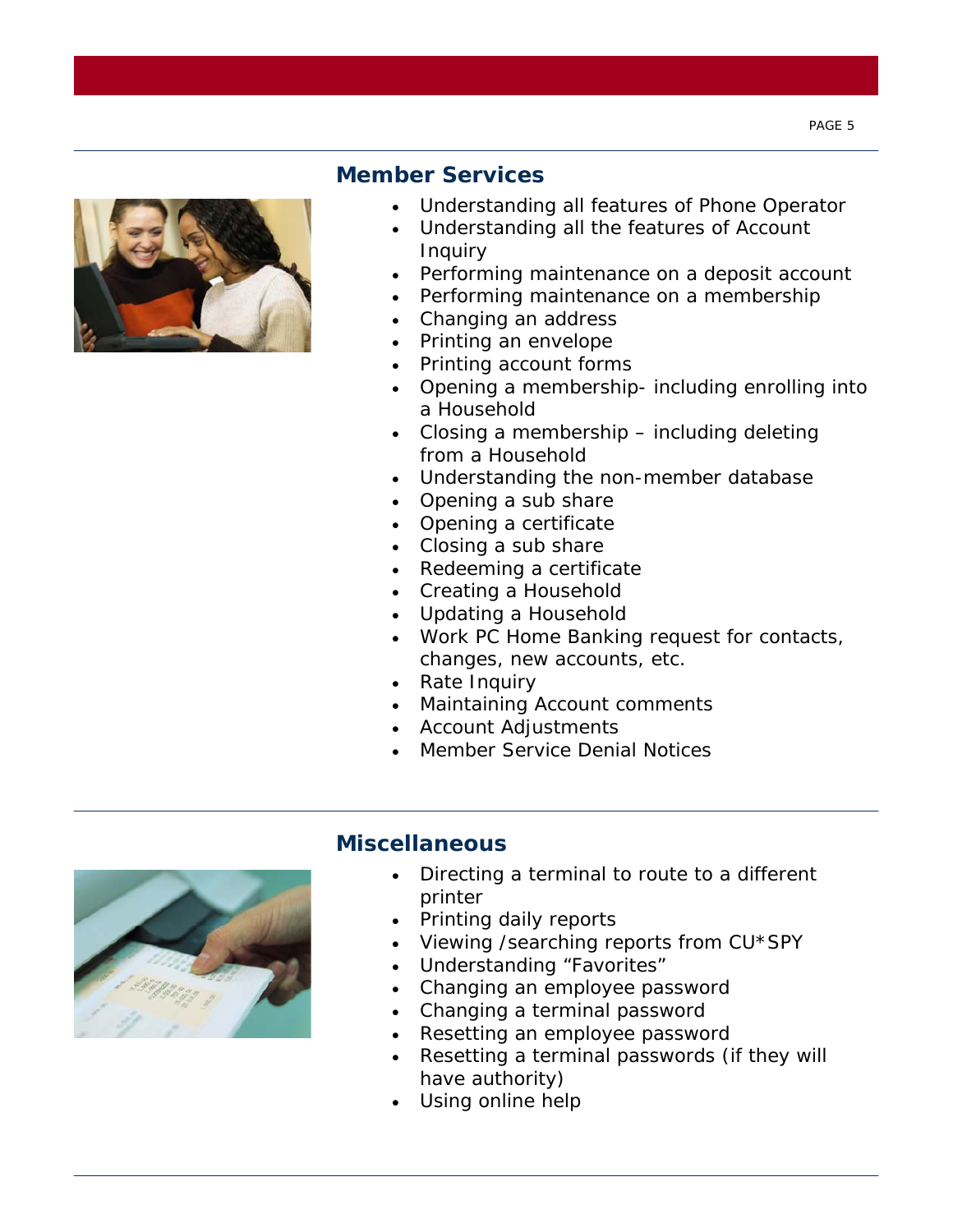### **Timeline**

*In the following timeline, you will notice that the initial contact begins approximately six months prior to the conversion, and counts down to the conversion week. This is simply a quick glance guide; details can be found under "The Process" section of this document.* 

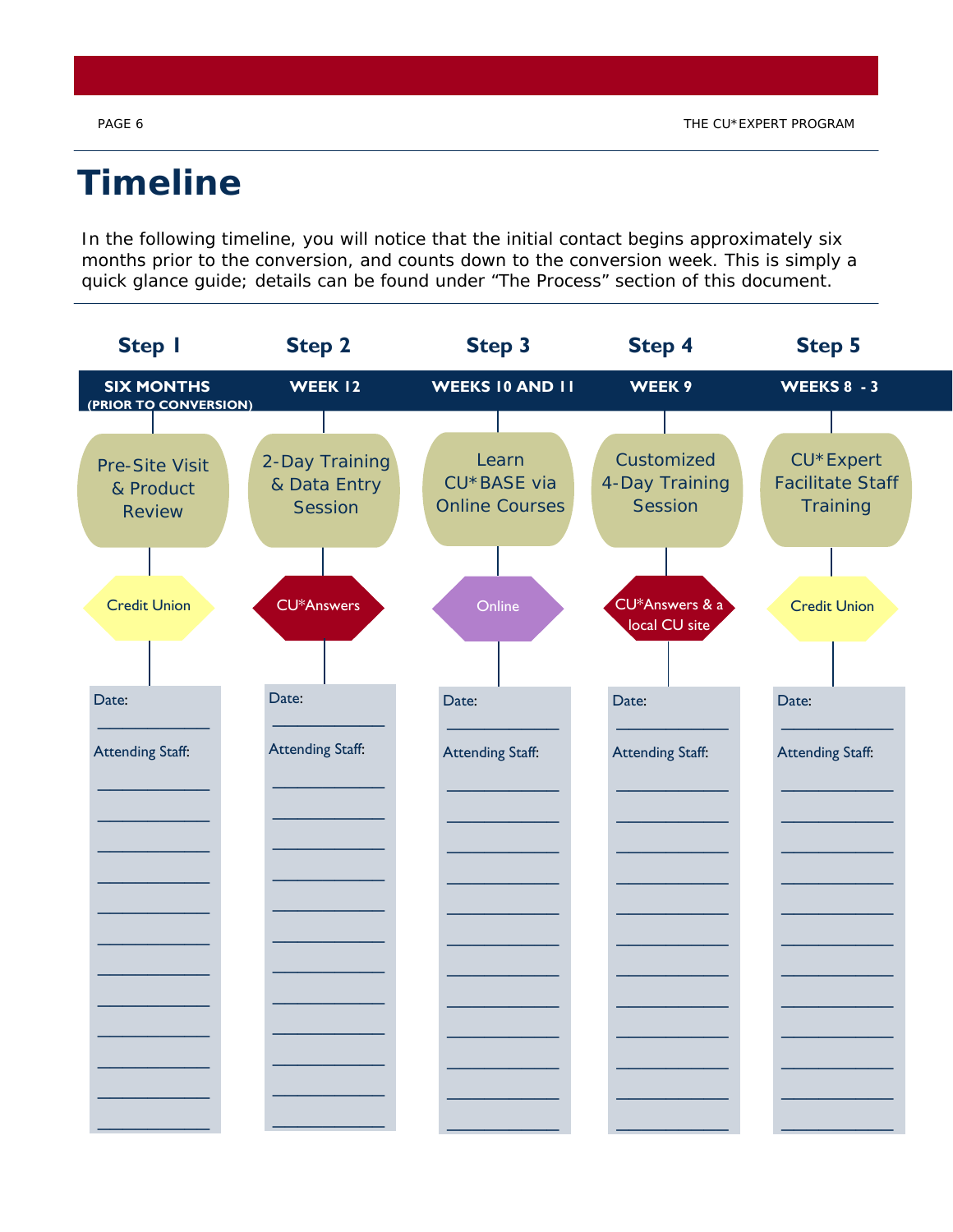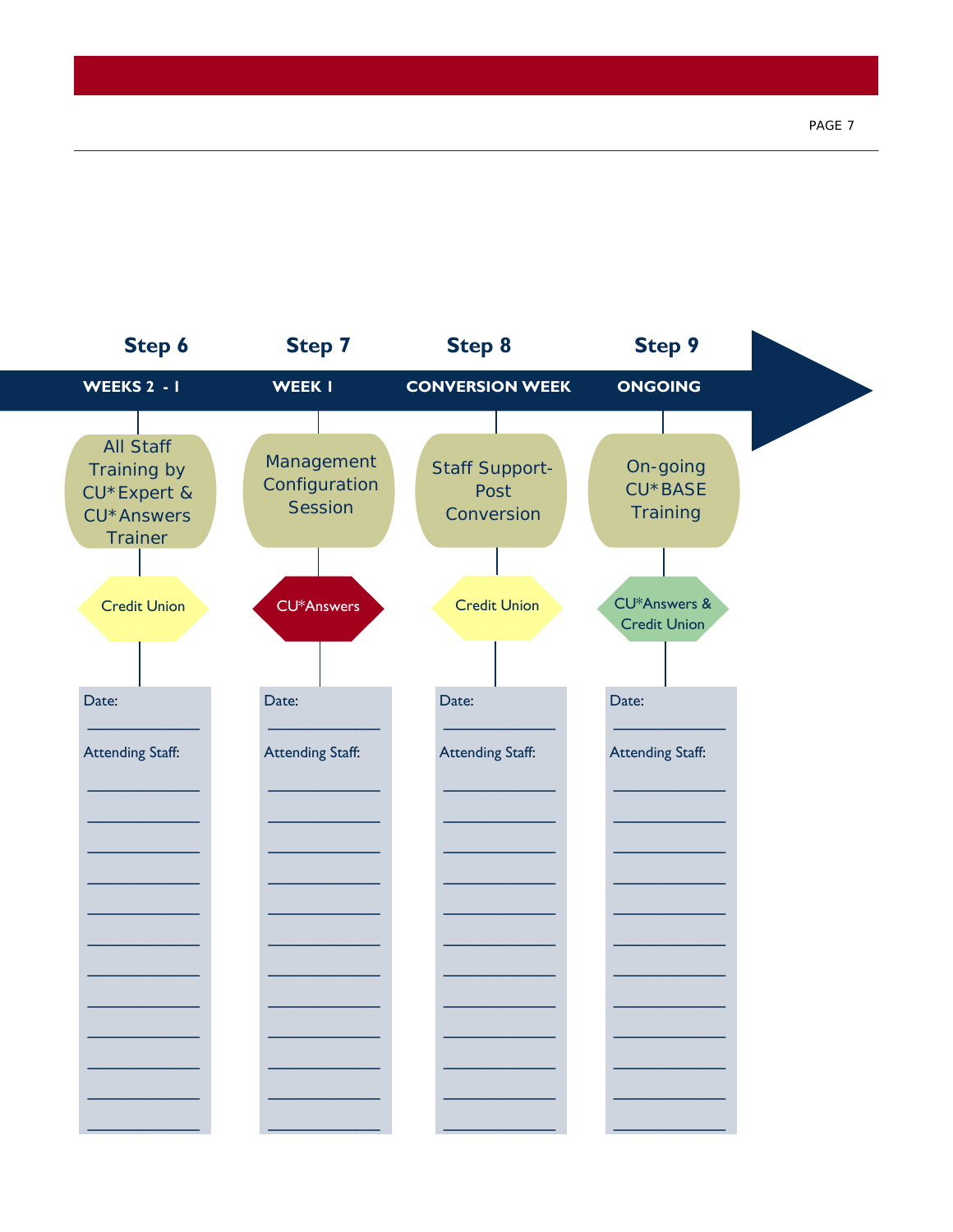### **The Process**

### **Step 1 – Pre-Site Visit/Product Review**

Approximately six months prior to the conversion date, a pre-site product review is completed with the Management Team of the Credit Union. This is the starting point of the conversion process. It is critical that the  $CU*Expert$  attend this meeting, as well as any others to stay abreast of decisions that are made and how we are moving forward.

### **Step 2 – Pre-Conversion Training/Data Entry 2-Day Session**

This is a custom two-day session. We will begin by training .10 Introduction to CU\*Answers CU\*BASE and 1.00 Introduction to Teller Processing, to prepare the CU\*Expert for taking all of the online courses

independently.

We will then work on setting up products for the credit union on CU\*BASE. Based on the products that the credit union will be using a schedule will be developed by the conversion trainer and/or coordinator, and

communicated 2 weeks in advance. The CU staff that typically will need to be in attendance include the CU\*Expert,



Management, and accounting staff. The following is a common list of products that we can train and configure with the CU staff, as well as the courses that will be trained.

### **Training**

- .10 Introduction to CU\*Answers CU\*BASE
- 1.00 Introduction to Teller Processing
- CU\*@HOME VMS training and configuration
- Truth-In-Savings forms training and configuration
- Notices training and configuration
- Subsidiary/Investment entry
- Accounts Payable Vendors entry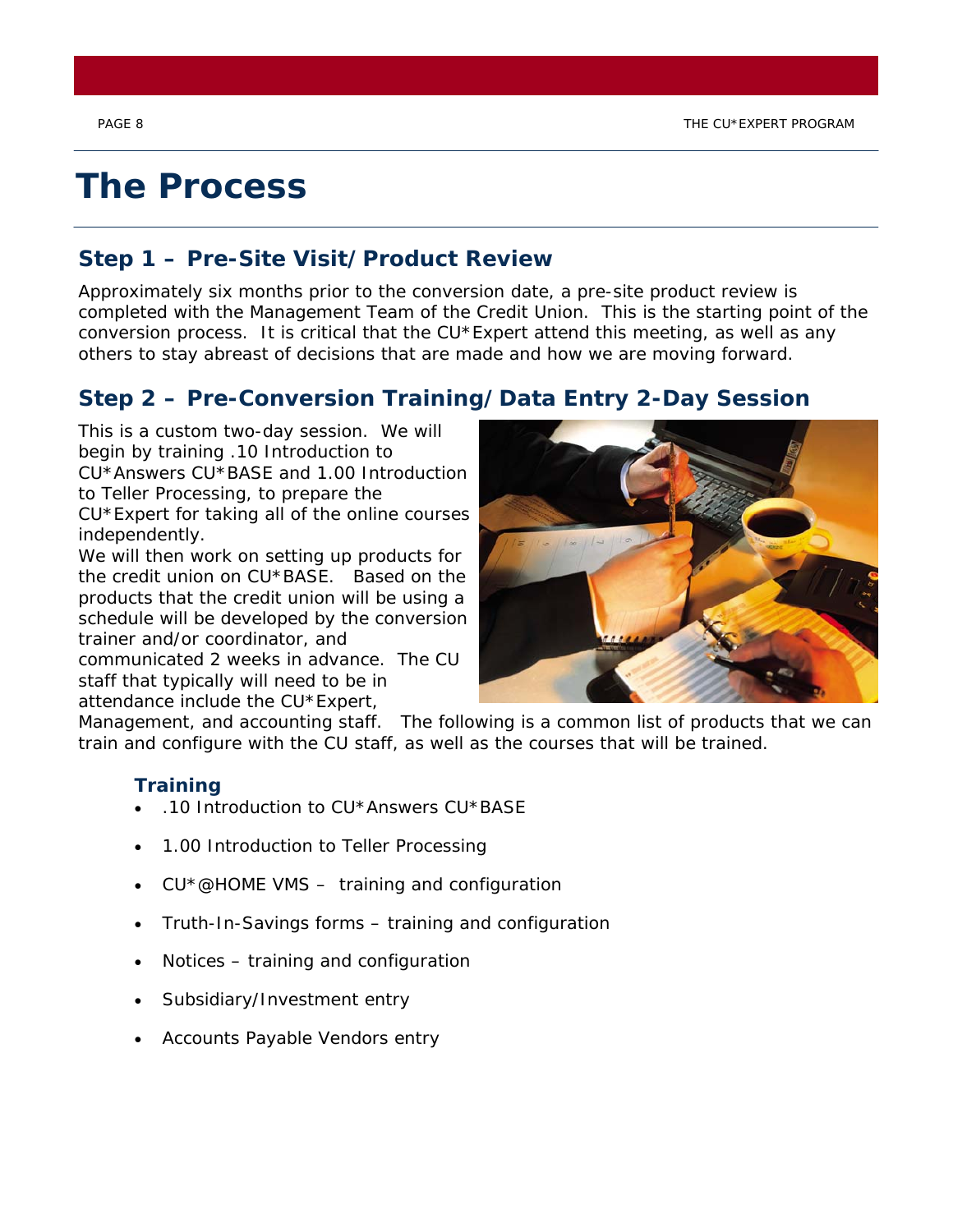### **Step 3 – Learn CU\*BASE via Online Courses**

This training is designed for the CU\*Expert to become familiar with the software prior to the hands-on training at CU\*Answers. The CU\*Expert will work independently learning the CU\*BASE software via the online courses. These courses should be taken a minimum of two times each prior to the next step of the program.

| <b>CTM 100</b> | Welcome to CU*BASE GOLD       |
|----------------|-------------------------------|
| <b>CTM 101</b> | Menus, Screens & Navigation   |
| <b>CTM 400</b> | Teller Processing I           |
| <b>CTM 401</b> | <b>Teller Processing 2</b>    |
| <b>CTM 200</b> | <b>Member Account Inquiry</b> |
| <b>CTM 201</b> | <b>Phone Operator</b>         |
| <b>CTM 300</b> | <b>Member Services</b>        |
| <b>CTM 500</b> | Head Teller/Vault Management  |
| <b>CTM 600</b> | Day-to-Day Loan Servicing     |

### **Step 4 – Customized 4-Day Training Session**

This 4-day session will begin with one day of training/review of all the courses taken in Step 3 of the program to reinforce what has been learned. Day two and four will cover additional hands-on training (see below for the list of topics). Day three will be a field trip. CU\*Experts and their CU\*Answers trainer will spend a day at one of our client sites, to apply what they have learned in a "real" environment.

- **Day 1** Review of all online courses taken in Step 3  *(refer to chart above)*
- Day 2 Additional hands-on training

| Understanding How to Set Favorites                                                                                                                    | 30 minutes |
|-------------------------------------------------------------------------------------------------------------------------------------------------------|------------|
| Printing<br>Loan Forms<br>$\bullet$<br>Miscellaneous Account Forms<br>$\bullet$<br><b>Envelopes</b><br>$\bullet$<br><b>Daily Reports</b><br>$\bullet$ | 2 hours    |
| .60 CU*SPY Online Reports and Statement Retrieval                                                                                                     | 2 hours    |
| 1.50 Day-to-Day Savings Products                                                                                                                      | I hour     |
| 1.40 Day-to-Day Certificates                                                                                                                          | I hour     |
| 1.60 Day-to-Day IRA's                                                                                                                                 | I hour     |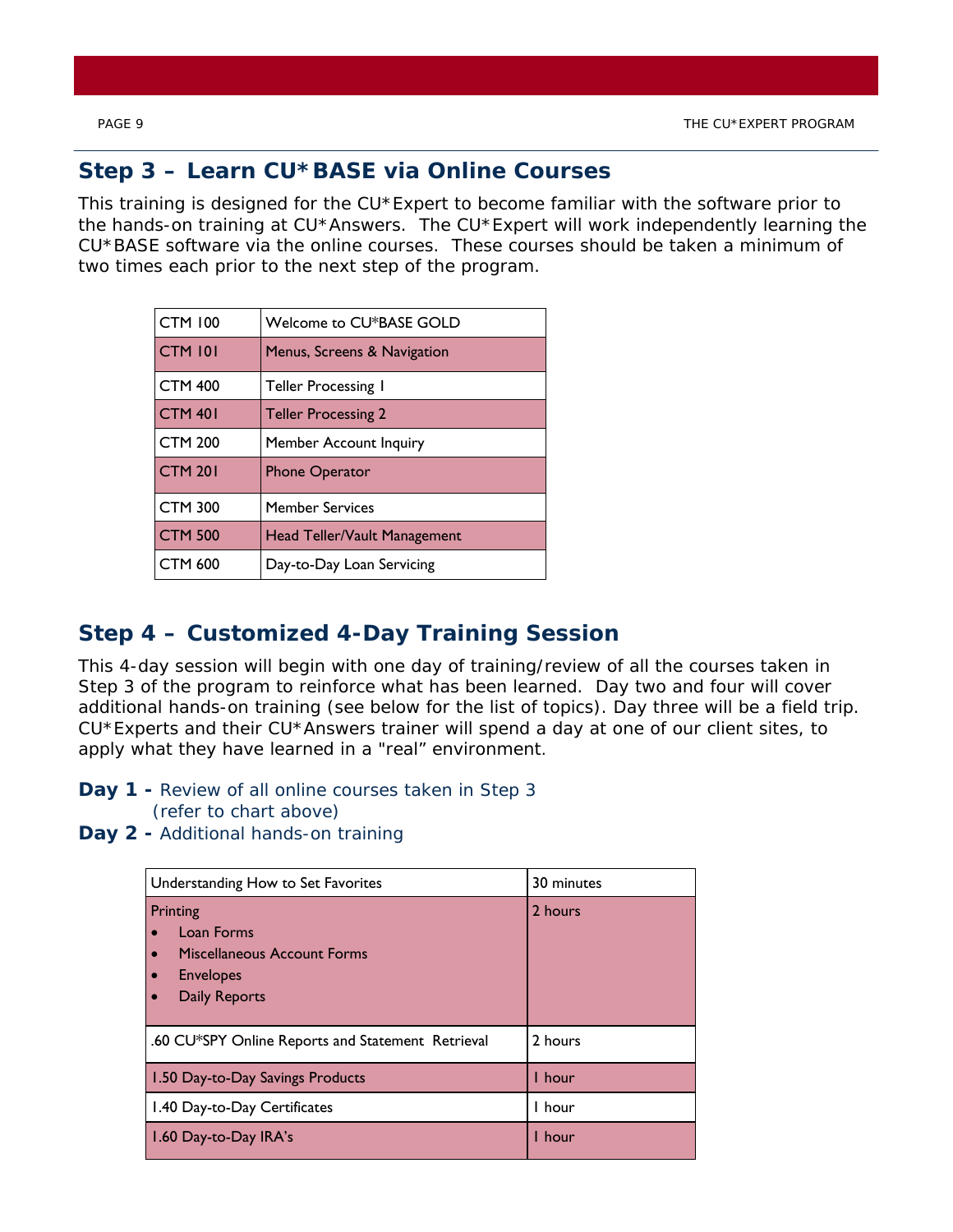### **The Process** *continued*

Day 3 - CU\*Experts and their CU\*Answers trainer will spend a day at one of our client sites, to apply what they have learned in a "real" environment. Learning the credit union operation on the CU\*BASE software will give you an opportunity to evaluate current procedures, and consider how the CU\*BASE software will impact them. The following are some additional processes that we will focus on during this visit.

| Daily operation including:      | 8 hours |
|---------------------------------|---------|
| Directing printers              |         |
| Printing reports                |         |
| Trouble shooting teller outages |         |
| Payment reversals               |         |
| Account adjustments             |         |
| Re-printing checks              |         |

#### **Day 4 -** Review of Day Three/Lending

| Review of Day 3 - Q&A                                                               | 2 hours |
|-------------------------------------------------------------------------------------|---------|
| 1.70 Day-to-Day Loan Servicing                                                      | 2 hours |
| 5.10 Lending from Request to Disbursement:<br>Understanding the Application Process | 2 hours |

### **Step 5 – CU\*Expert Facilitates Staff Training**

Pre-conversion training starts approximately 8 weeks prior to conversion. The CU\*Expert will facilitate training sessions for all staff members utilizing the online courses. The CU\*Expert will work with the CU\*Answers training and conversion teams to develop a schedule for their staff.

### **Step 6 – All Staff Training – Facilitated by CU\*Expert and CU\*Answers Trainer**

Two weeks prior to conversion, CU\*Answers trainer and the CU\*Expert will conduct training sessions on the following: Teller Posting, Member Services, Lending, Collections, Head Teller, and Back Office. Many of the classes will be a reinforcement of the online courses that the CU staff has already taken. A schedule for the two week period will be created by the Conversion Coordinator and the Credit Union's conversion Project Leader and CU\*Expert.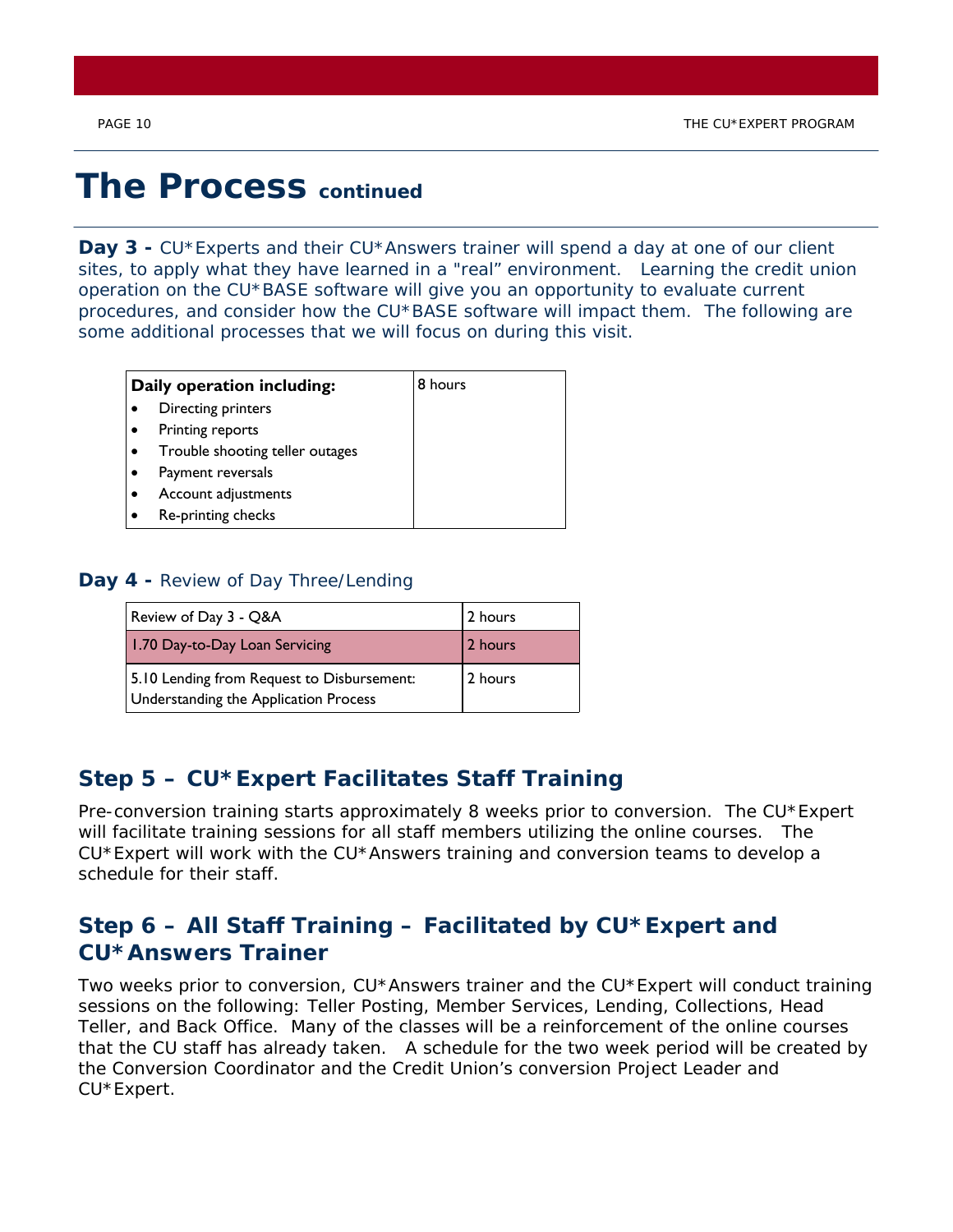### **Step 7 – Participate in Management Configuration Session**

During the week prior to your conversion, a Management Configuration Session will be held at CU\*Answers. This all-day session should be attended by the credit union's management team as well as the CU\*Expert. During this session your Conversion Coordinator will review all of the credit union's products and services and how they are configured on CU\*BASE. Attending this session is critical for the CU\*Expert to have a complete understanding of how data was converted in order to answer staff and member questions.

### **Step 8 – Staff Support - Post Conversion**

The CU\*Expert will be the "key" support person for staff at each office. Staff will be instructed to direct their questions to the Expert, and in turn, the CU\*Expert will have a CU\*Answers contact for assistance. This process insures consistency for the credit union by allowing the Expert to interpret how the software and the credit unions policies and procedures blend.

### **Step 9 – Ongoing CU\*BASE Training**

We recommend the CU\*Expert continue expanding his/ her range of knowledge by attending:

- CU\*Answers University classes
- All Release training sessions
- Individual training sessions
- Special workshops scheduled for the CU\*Expert and/or staff members.

Specific training can be scheduled through CU\*Answers Education Department. Please visit http://www.cuanswers.com/education.php for complete information.